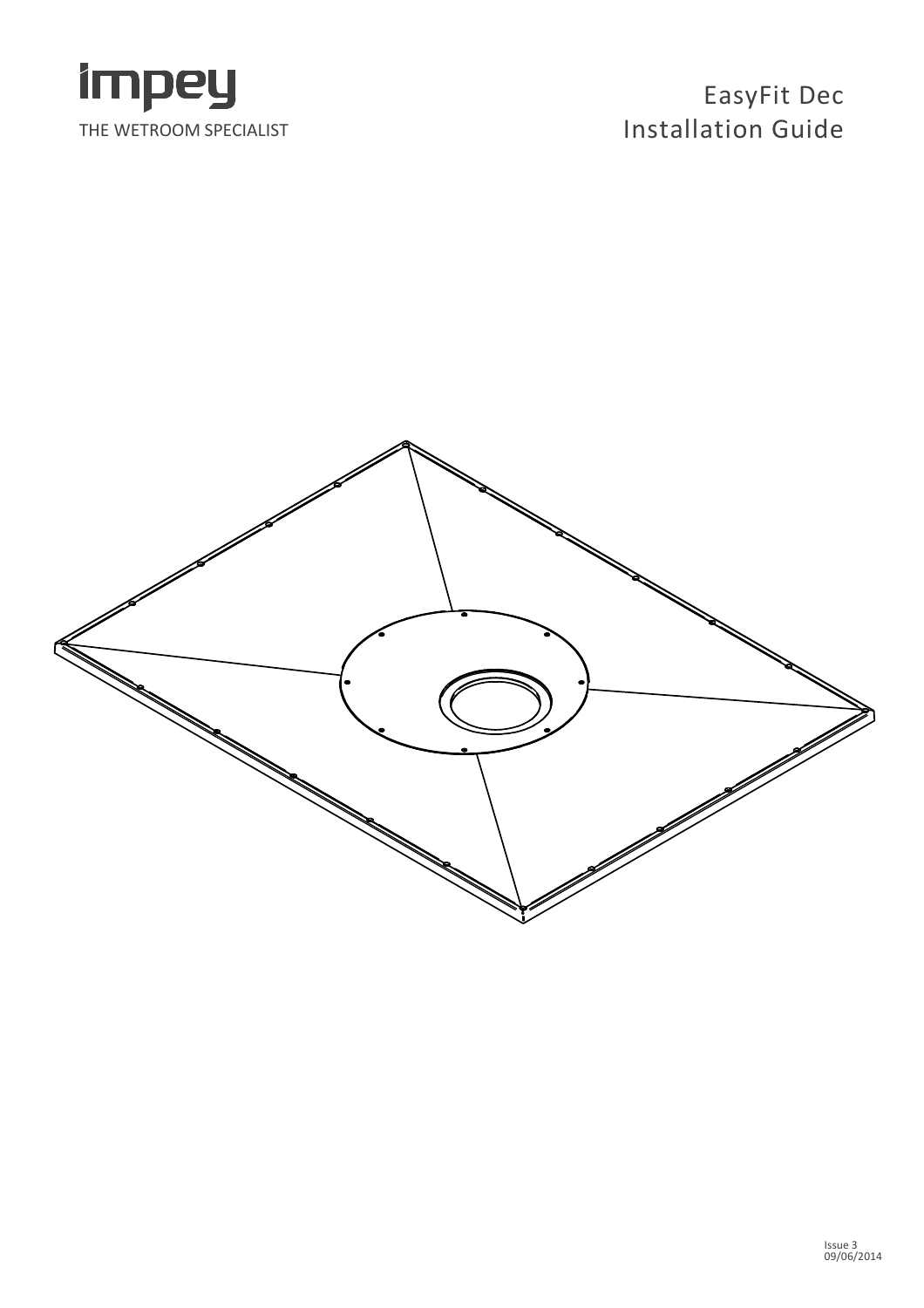

#### **SAFFTY**

Please read these installation instructions carefully before proceeding.

Keep guide for future reference.

If you are unsure about any part of the installation, please contact our Technical Department on: 01460 258682.

Incorrect installation will invalidate the guarantee.

Please note: we recommend a flow rate no greater than 32L/min for use with this product. Ensure your shower unit does not exceed this\*.

Make sure there are no hidden pipes or cables in the floor or walls where you intend to drill.

Wear safety goggles, gloves for handling, appropriate clothing and footwear.

Handle with care.

This product can be installed on wooden or concrete floors.

An Impey Waterproof Tanking Membrane must be applied when laying a tiled floor.

<sup>\*</sup>Flow rates stated are maximum and are subject to variation depending on site conditions and Dec size. Site conditions include the type, position and number of shower sprays. All products must be installed strictly to manufacturers instructions and may be subject to change without prior notice. Please contact our technical department for further information.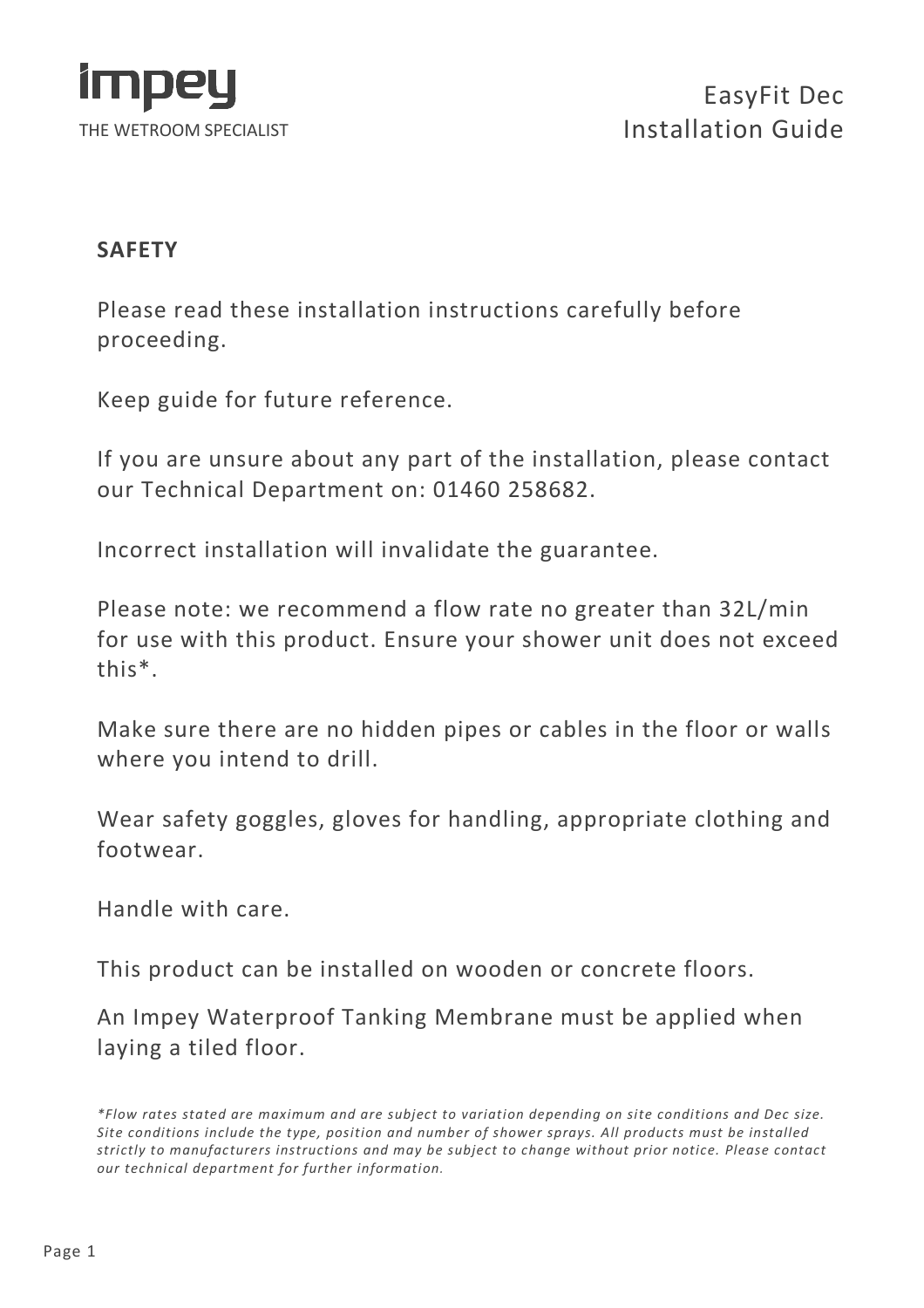

#### EasyFit Dec Installation Guide Component Content List

Refer to installation guides supplied with floor drain, membrane and underfloor heating where applicable.

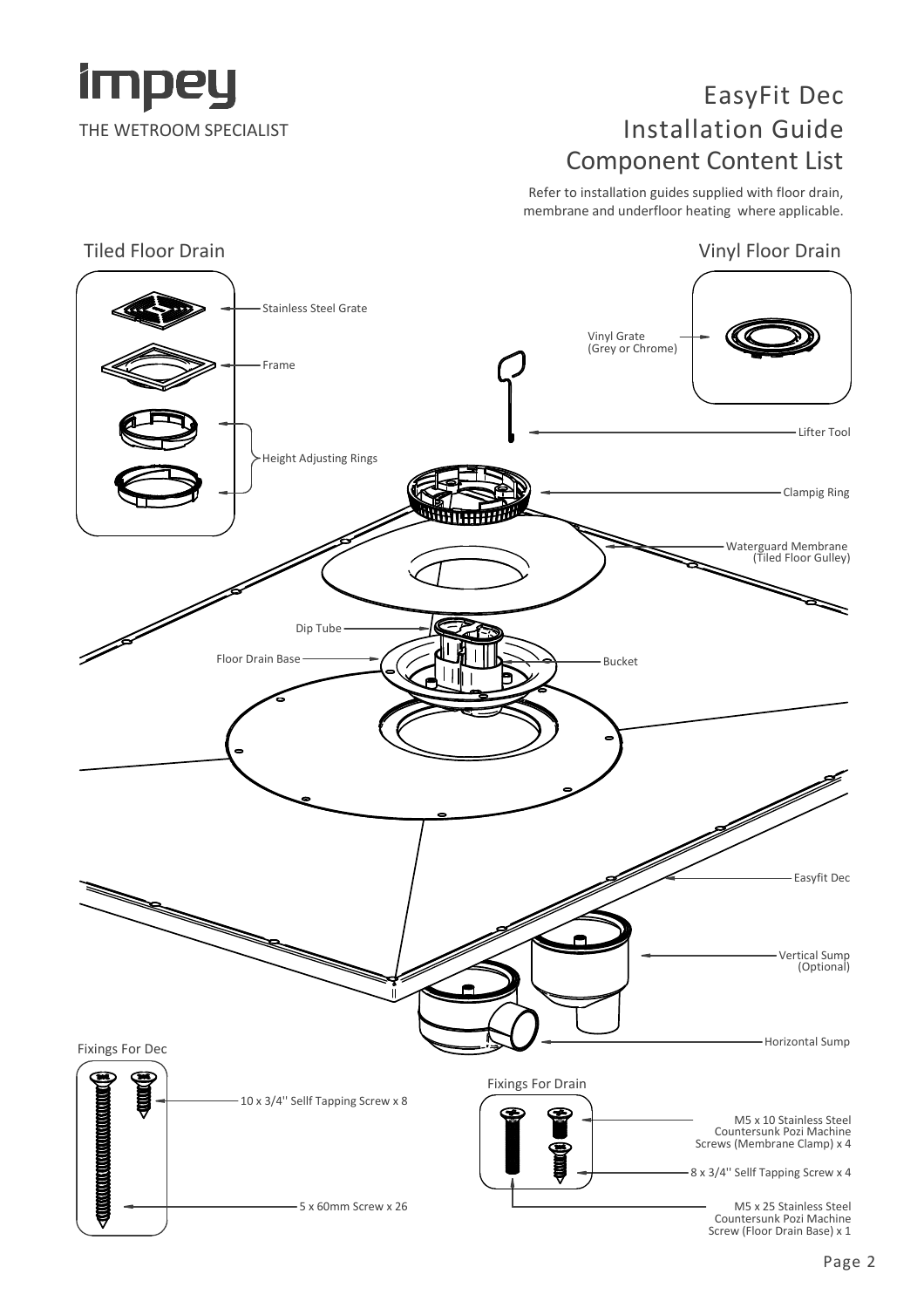

### EasyFit Dec Installation Guide **Trimming**



Fig.1 Cut using an old or disposable handsaw.



Ensure all the cut edges are supported, then drill, countersink and screw the Dec to the joists below in around 200mm intervals (avoiding pipes, electric wires, etc.).

Important: Do not cut the edges that adjoin surrounding floor.



#### Additional fixing points

#### Fig.6

If Dec is not in contact with joist/concrete floor you must drill out and countersink the Dec to ensure it does. Failure to do this will allow unacceptable movement and may cause floor tiles to crack or become loose.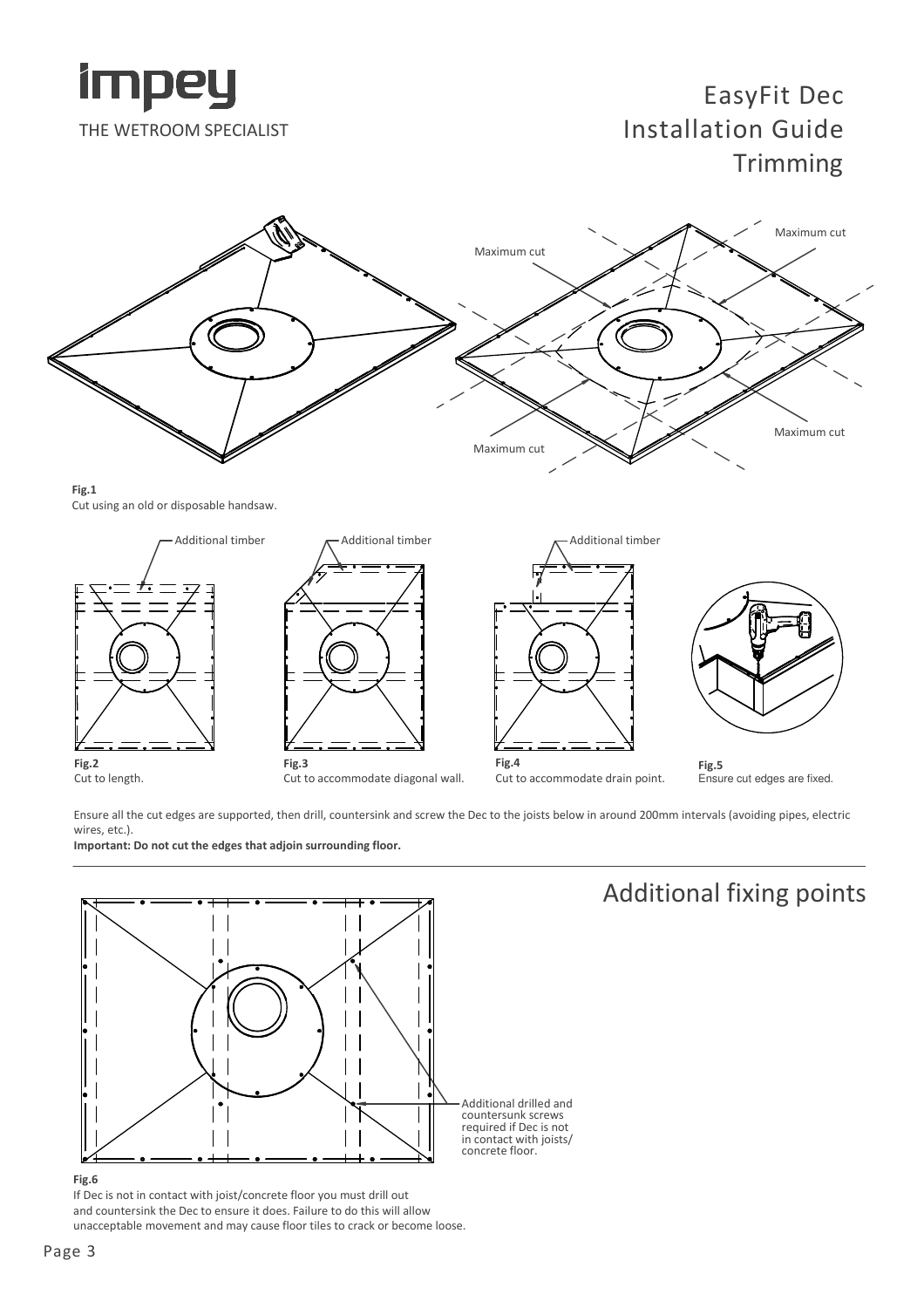

#### EasyFit Dec Installtion Guide for wooden floors



1 Determine where the Dec is to be fitted. Place the Dec in the<br>desired location on the floor and mark around the outer edge. Determine where the Dec is to be fitted. Place the Dec in the



3 Fit noggins and trimmers to support outer edges of the Dec.



5 Place the rotating plate onto the Dec. If the drain position interferes with a joist or any other obstacle simply rotate the plate to a suitable position.



Using suitable saw, cut along the outline, then remove the floorboards.



Place the Dec onto joists and noggins to check, that it fits into the prepared area. Note: Do not fix into place.



6 Measure from the outer edges of the Dec to the centre of the drain. Use these dimensions to position the centre of the waste gully.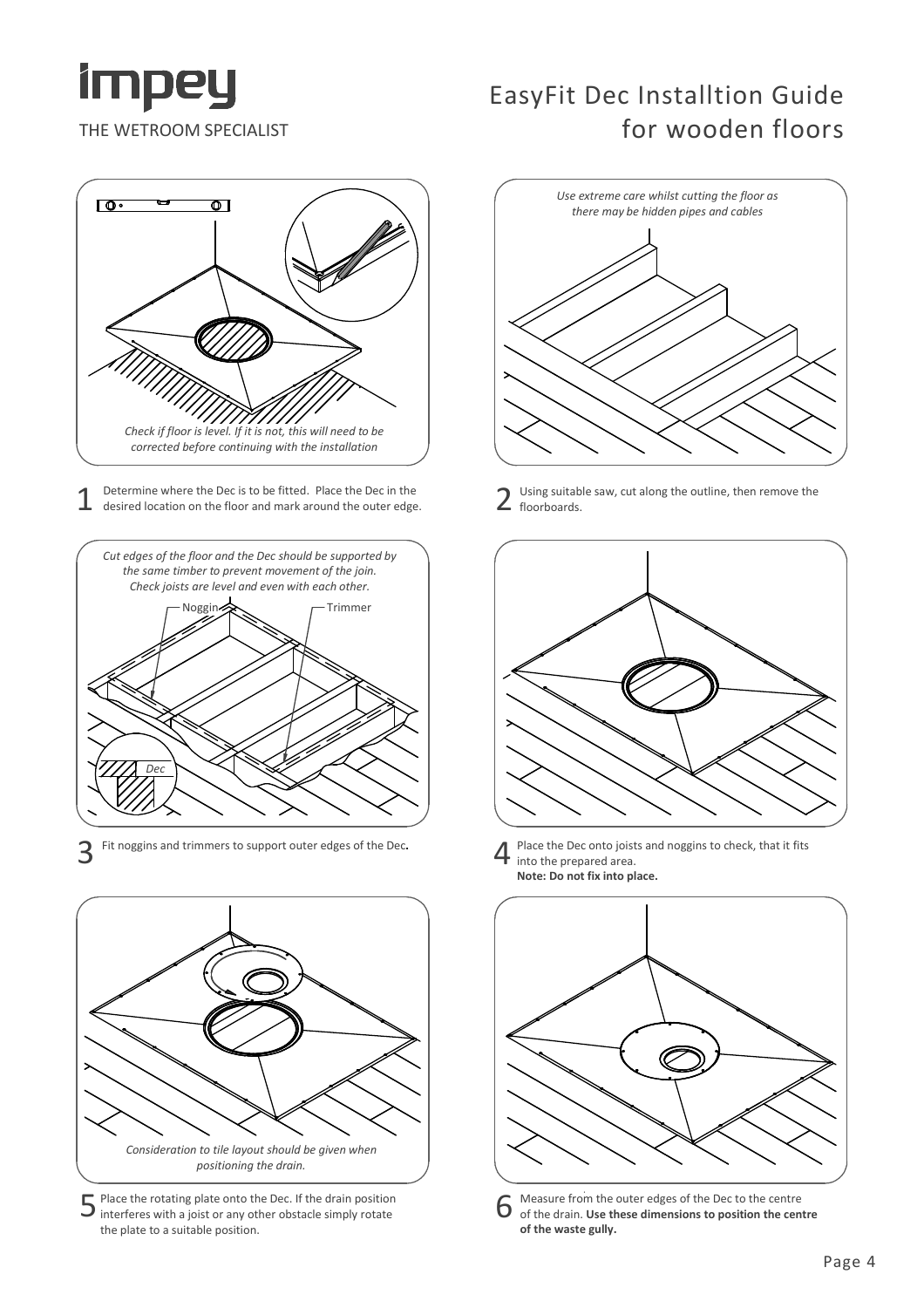

#### EasyFit Dec Installation Guide for wooden floors



7 Position the trap centre in the previously measured location<br>
(stage 6), then connect it to the waste pipe as shown. (stage 6), then connect it to the waste pipe as shown.

Where necessary, screw sheets of appropriate thickness tile backer board, plywood or other suitable underlay to the floor boards to ensure the top of the Dec is level with the rest of the floor. Additional screws may be required (See fig.6 on page 3)



 $9$  Drill and screw the Dec to the joists/ noggins below using screws  $10$ provided (5x60mm) ensuring the Dec is perfectly level.



11 Drill using 3mm drill bit and screw the base to the rotating plate using self tapping screws provided (No.8x3/4''). For vinyl floor gulley installation go to page 8. For tiled floor gulley installation Page 5 go to page 9 and refer to Waterguard Membrane installation guide.



Replace the Dec and ensure it's perfectly level. This is very important to achieve correct drainage. The surrounding floor must also be checked for level.



Position the rotating plate, drill using 3mm drill bit and screw the rotating plate to the Dec using self tapping screws provided (No.10x3/4'').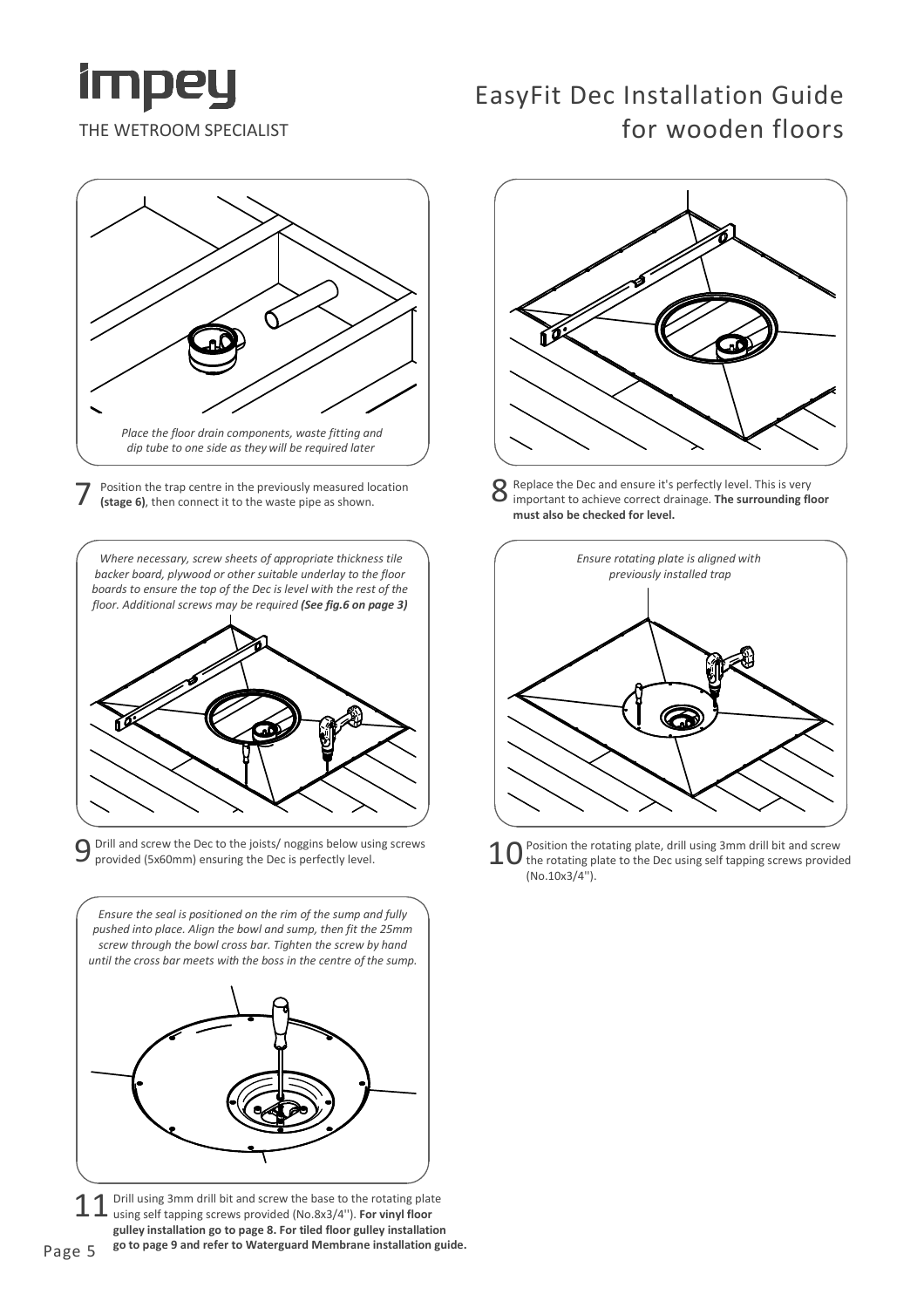

# Check if floor is level. If it is not, this will need to be corrected before continuing with the installation го۰ י 1 Determine where the Dec is to be fitted.



3 Using suitable equipment, excavate all the concrete within<br>
the marked area to a minimum depth of 35mm. the marked area to a minimum depth of 35mm.



 $5$  Remove enough concrete for the installation of a waste pipe<br>  $6$ and shower trap.

#### EasyFit Dec Installation Guide for concrete floors



Place the Dec in the desired location on the floor and mark around the outer edge.



Place the rotating plate onto the Dec in the desired position.



Position the trap centre in the previously measured location (stage 4), then connect it to the waste pipe as shown.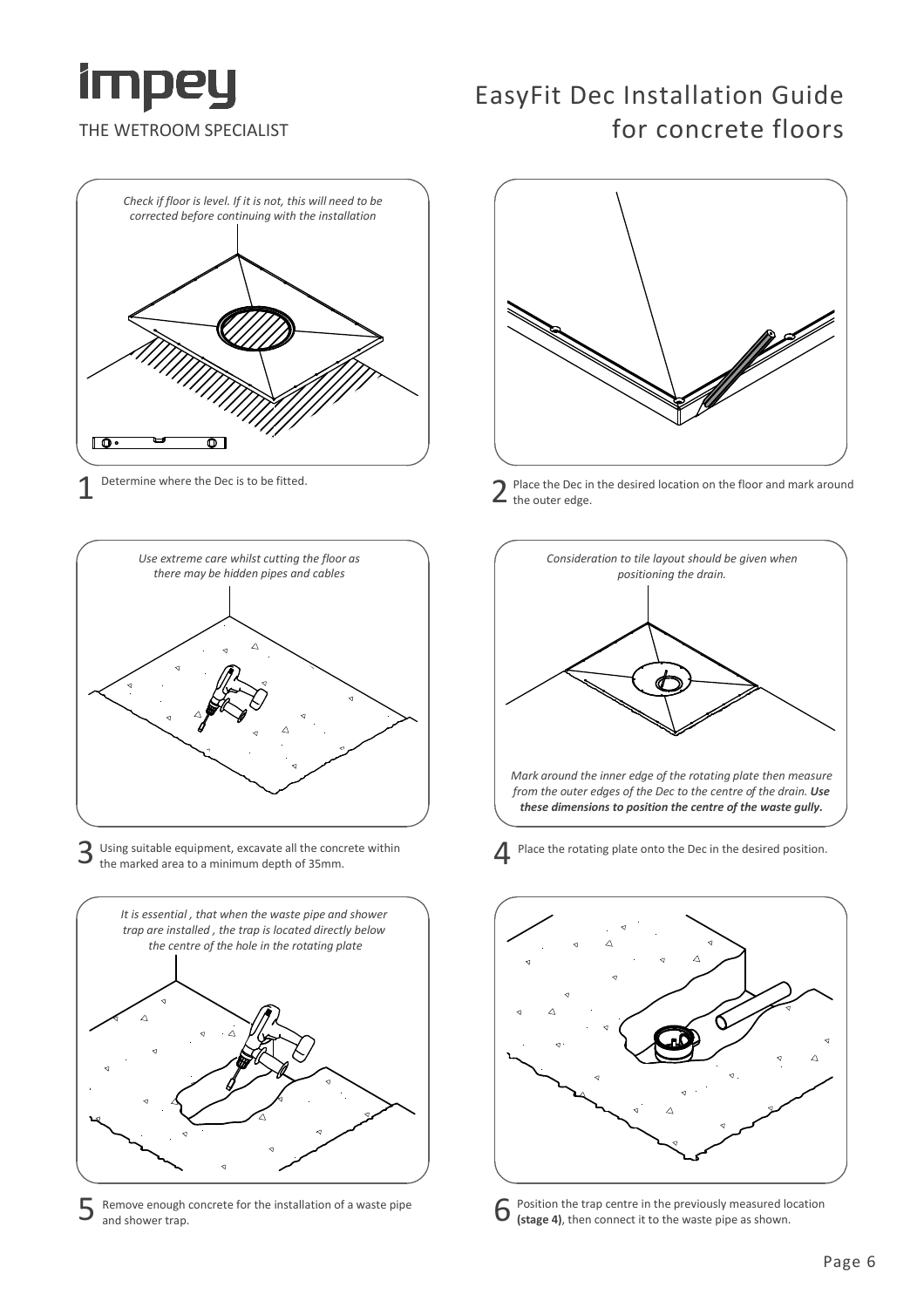

## EasyFit Dec Installation Guide for concrete floors



Lay a weak sand and cement mix in the excavated hole and around the waste pipe and trap. Ensure the mix is fairly dry.



 $9$  Drill through the Dec into the concrete below. Then using suitably  $10$ <br>Sized plugs screw the Dec to the floor. Perform one last check to  $10$ sized plugs screw the Dec to the floor. Perform one last check to ensure the Dec is level.



11 Drill using 3mm drill bit and screw the base to the rotating plated using self tapping screws provided (No.8x3/4"). For vinyl floor Drill using 3mm drill bit and screw the base to the rotating plate gulley installation go to page 8. For tiled floor gulley installation go to page 9 and refer to Waterguard Membrane installation guide.



Place the Dec onto the mix and ensure that it is perfectly level. If this is not the case, pack more weak sand and cement mix under the Dec.



Position the rotating plate, drill using 3mm drill bit and screw the rotating plate to the Dec using self tapping screws provided (No.10x3/4'').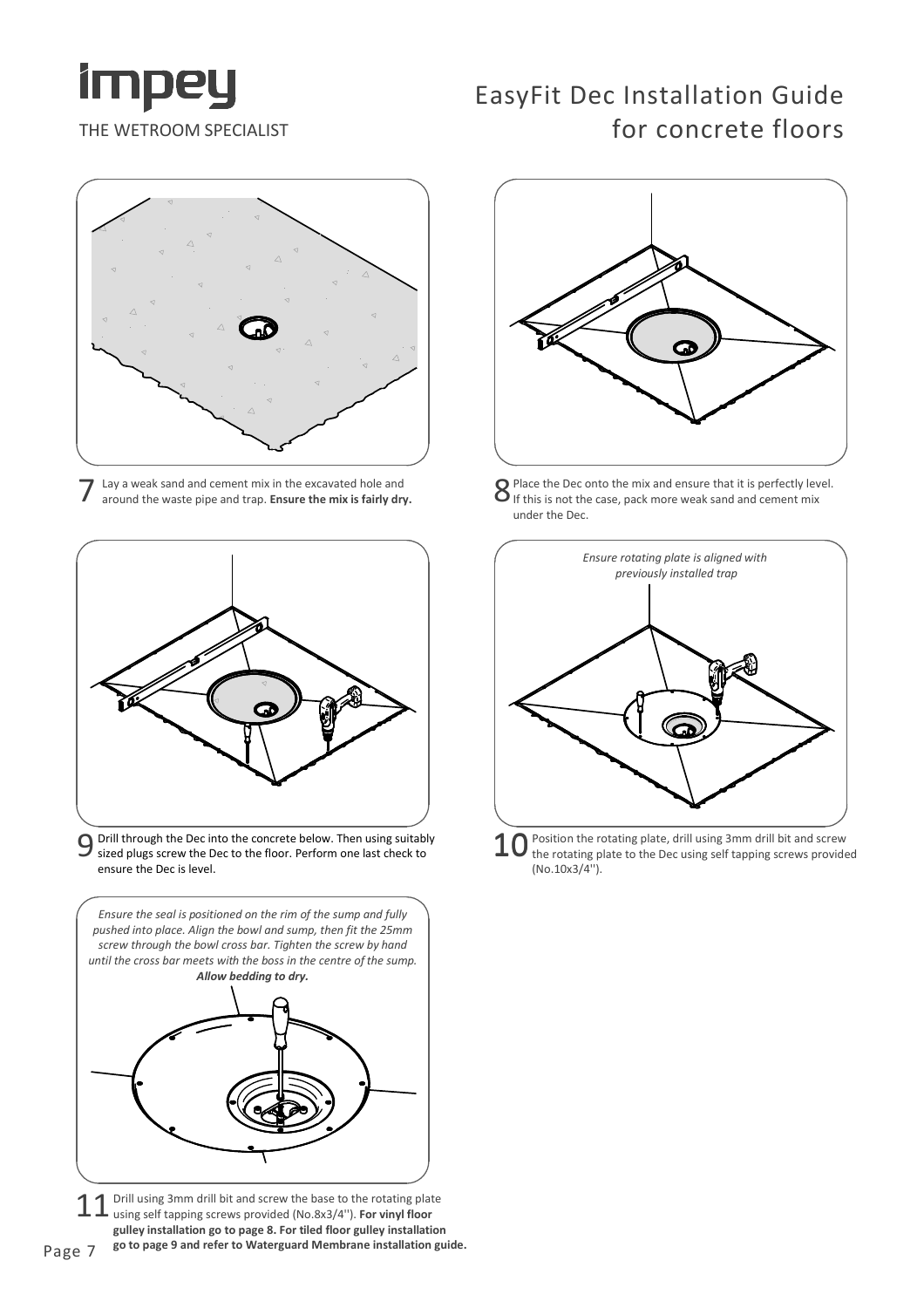

### EasyFit Dec Installation Guide Vinyl Floor Drain



1 Install the vinyl flooring in accordance with manufacturer's instructions, locate the centre of the drain and cut a 115mm hole in the vinyl (central to the bowl). Care should be taken not to damage the drain when cutting the hole.



3 Insert the bucket and dip tube into the waste trap. Ensure<br>3 they are pushed securely into position.



2 The vinyl needs to be heated with a hot-air gun until soft, then the clamp can be gently pressed into place. Ensure the clamp is fully down beforehand tightening the four clamp screws.



The installation is now completed. Align the drain cap centrally to the drain, then press and twist clockwise to snap it into place. To remove, twist anti-clockwise or pull upward with the lifter tool.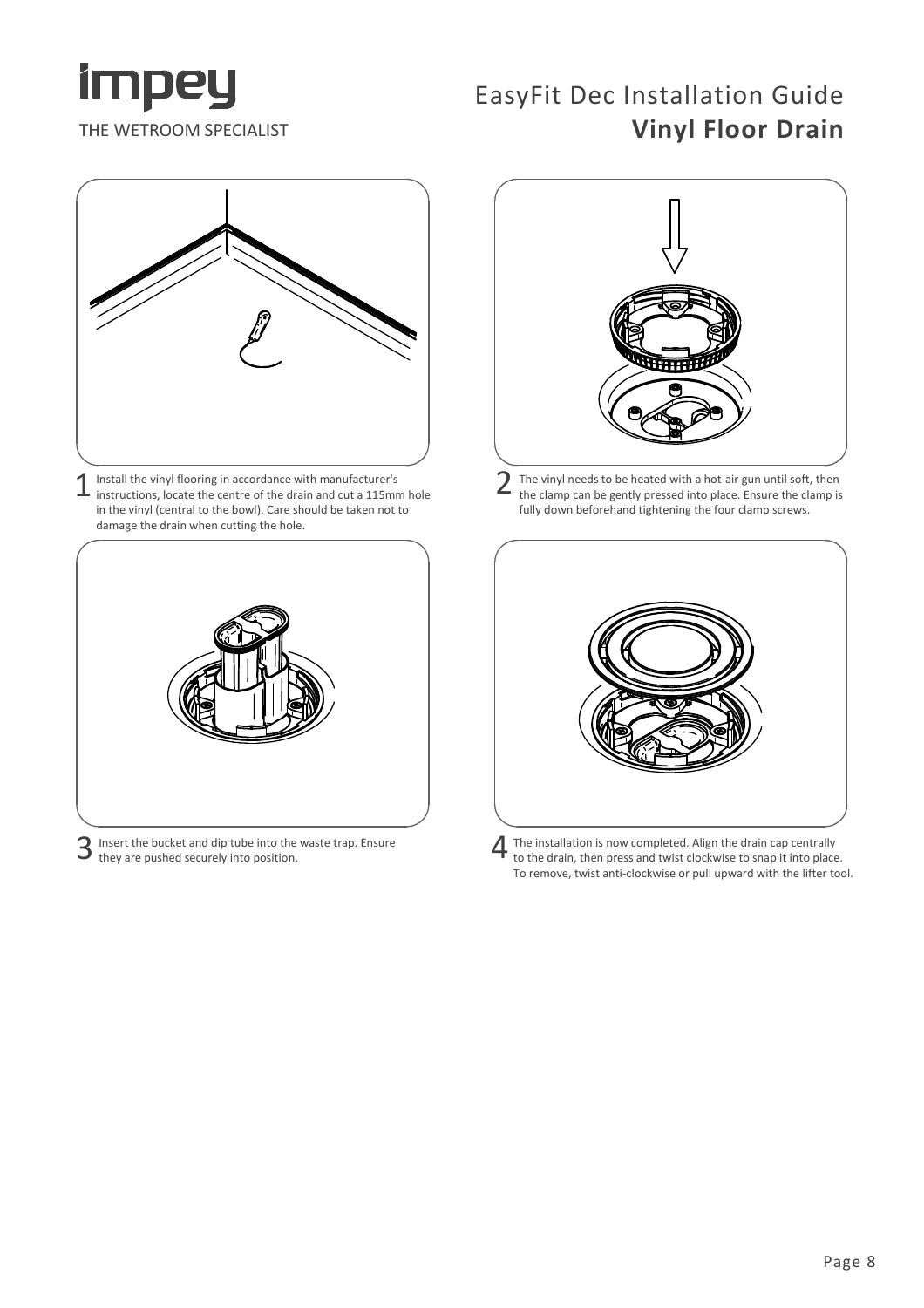

#### EasyFit Dec Installation Guide Tiled Floor Drain



Install the Impey Waterproof Tanking Membrane in accordance with the instructions. Locate the centre of the drain and cut a 115mm hole in the membrane (central to the bowl). Care should be taken not to damage the drain when cutting the hole.



Insert the bucket and dip tube into the waste trap. Ensure they are pushed securely into position.



After the membrane is cut, the clamp can be gently pressed into place. Ensure the clamp is fully down before hand tightening the four clamp screws evenly.



Ensure the top edge of the grating matches the finished height of your tiles -including adhesive, then glue the rings in place with ABS suitable solvent cement.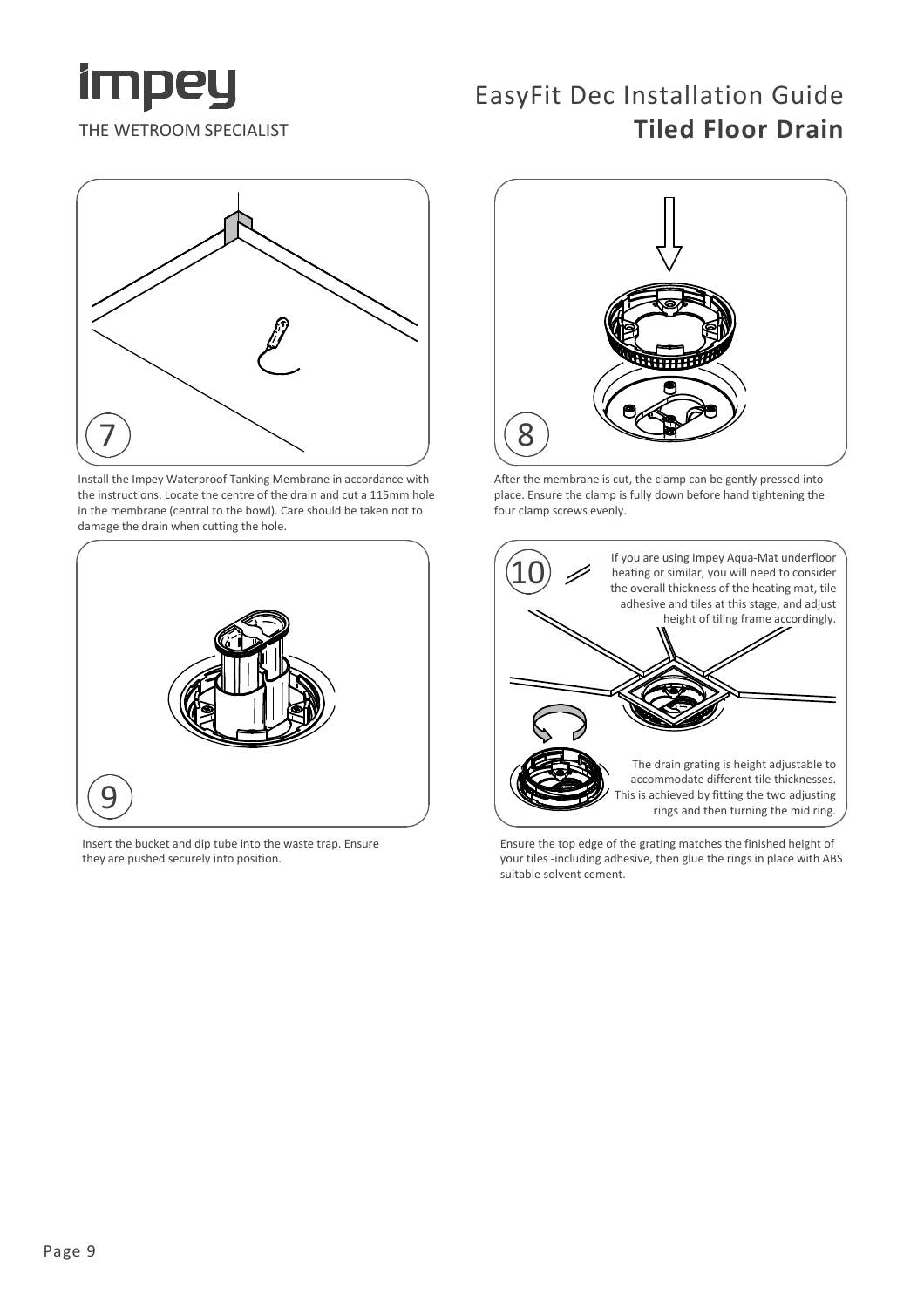

#### EasyFit Dec Installation Guide Section Views



Diagram 1. Cross section of Dec and joist.



Diagram 2. Cross section of Dec and joists. This stage may not be relevant in all installations. In some situations additional treatment will need to be carried out to the existing timber floor, this may require the floor to be overlaid with a tile backer board or suitable plywood. Refer to the current British Standard codes of practice and the tile adhesive manufacturer's recommendation for more information. If the floor does need to be overlaid then the EasyFit Dec will need to be raised in order that it remains flush with the surrounding floor.



Diagram 3. Cross section of Dec and concrete floor.